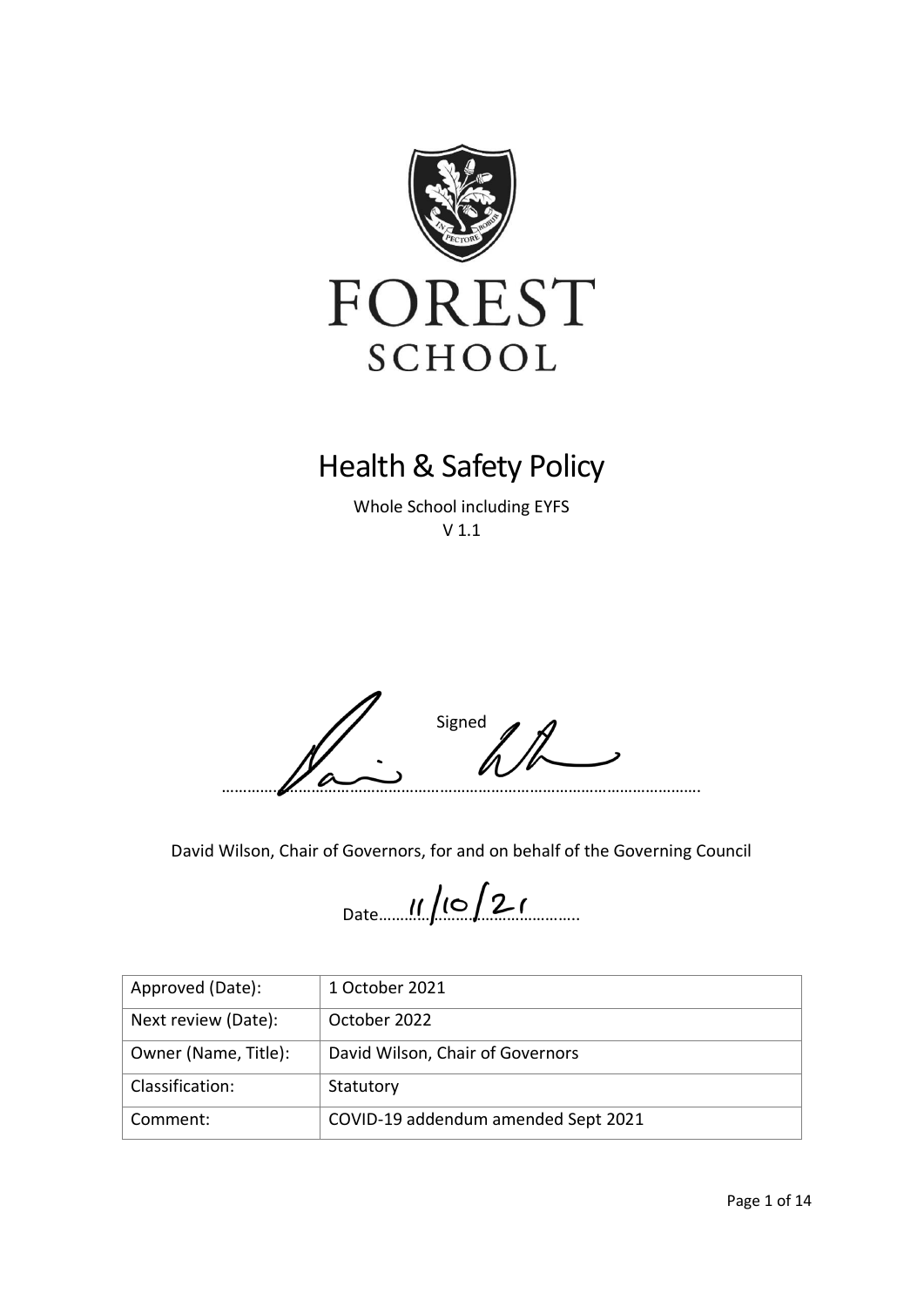### <span id="page-1-0"></span>1 STATEMENT OF INTENT

As governors of Forest School we fully recognise our collective responsibility for providing, so far as is reasonably practicable, a safe and healthy School for all of our employees, pupils, contractors, visitors (including parents) and others who could be affected by our activities. In our role as employer we attach high priority to ensuring that all the operations within the School environment, both educational and support, are delivered in an appropriate manner. The Governors are committed to promoting the welfare of all in our community so that effective learning can take place.

We fulfil our responsibility as Governors of Forest School by appointing a Lead Governor (Compliance) with responsibility for overseeing health and safety and compliance.

Day-to-day responsibility for the operation of health and safety at the School is vested in the Warden. However, as Governors, we have specified that the School should adopt the following framework for managing health and safety:

- The Governor (Compliance) attends the meetings of the school's Health, Safety and Risk Management committees termly and receives copies of all relevant paperwork.
- A report on health and safety covering: statistics on accidents to pupils, staff and visitors, staff training, fire drills, and all new or revised policies and procedures is tabled at each term's meeting.
- The minutes of the Committee's discussion on health and safety are tabled at each meeting of the full Governing Council together with any other issues on health and safety that the committee chairman wishes to bring to the Board's attention.
- The external fabric of the School, its plant, equipment and systems of work are surveyed and inspected regularly by competent professionals.
- These reports (as per point above) are considered by the Estates Committee and its recommendations (together with other defects) form the basis of the school's routine maintenance programmes.
- The school's adherence to health and safety in catering and cleaning of the food preparation and eating areas is subject to external inspection by the Environmental Health Officer (EHO). In addition, the Catering Manager arranges for independent hygiene and safety audits of food storage, meal preparation and food serving areas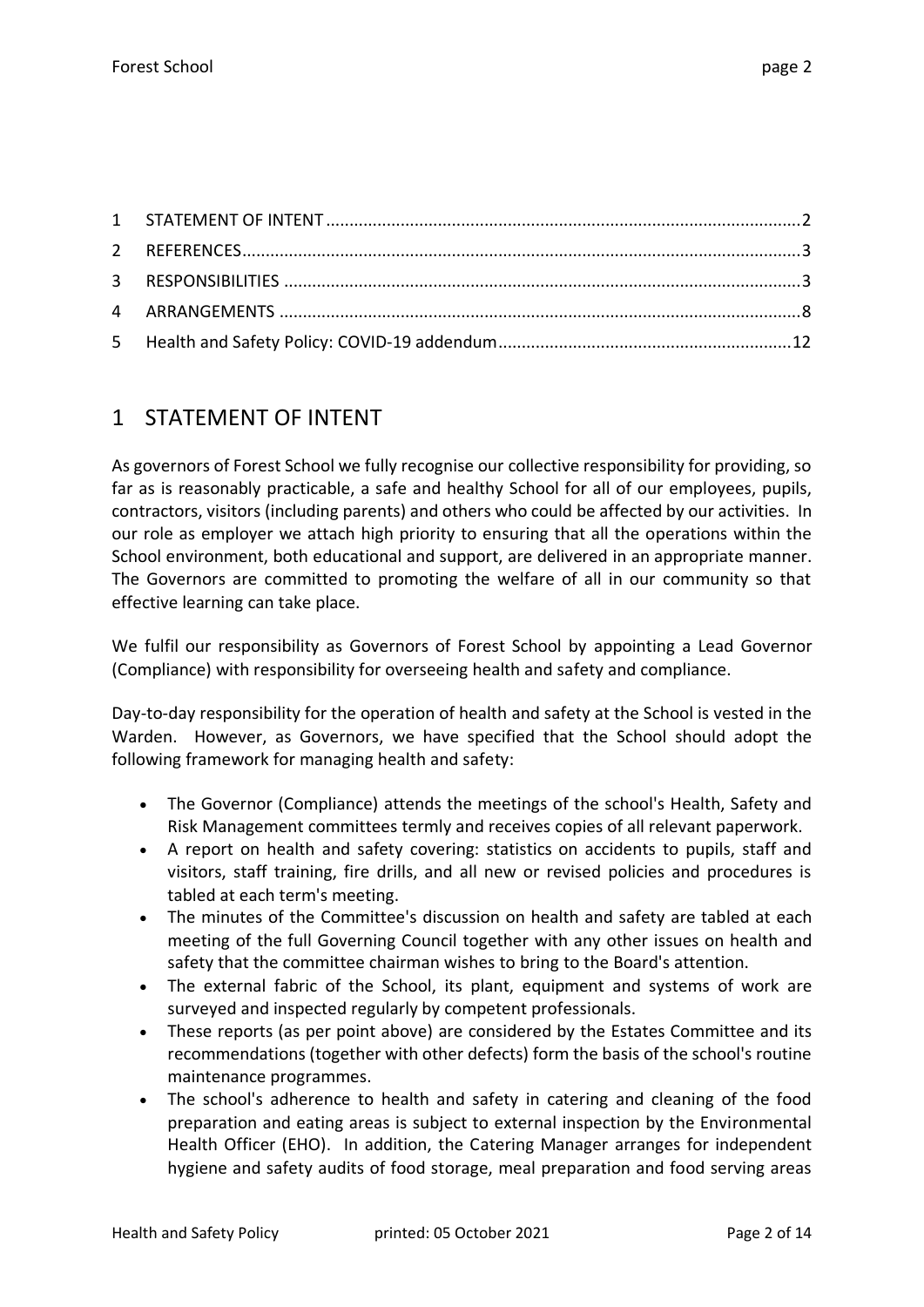once a year, together with regular external deep cleaning and pest control services, and that the Bursar reports on all these aspects to the Health, Safety and Risk Management Committee.

- The school has fire risk assessments, carried out by a competent person, which are reviewed every year for progress on completion of items in the action plan, and updated every three years, or more frequently if significant changes are made to the interior of buildings, use of facilities or new buildings are bought or added. The Health, Safety and Risk Management Committee should review these risk assessments every time it is amended and submit a report to the Governing Council.
- An external health and safety consultant reviews the overall arrangements for health and safety, including fire safety, the general state of the School, and reports on actions required with recommended timescales. The progress of implementation should be monitored by the Health, Safety and Risk Management Committee.
- The School has appointed competent external contractor undertake a risk assessment for legionella every two years and a monthly water sampling and testing regime in place.
- The School has appointed a competent external contractor to conduct annual asbestos inspection surveys and additional R&D surveys where required.
- The School has a comprehensive policy in place for the training and induction of new staff in health and safety related issues which should include Safeguarding, Fire Awareness, manual handling and unauthorised visitors. Health and safety training that is related to an individual member of staff's functions, such as Science Technician, will be provided in addition to the 'standard' induction training. First aid training and minibus driver training are provided to any member of staff who is involved with trips and visits.

All members of staff are responsible for taking reasonable care of their own safety, that of pupils, visitors, temporary staff, volunteers and contractors. They are responsible for cooperating with the Warden, the Bursar and other members of the Leadership Team ("LT") in order to enable the Governors to comply with health and safety duties. Finally, all members of staff are responsible for reporting any significant risks or issues to their line manager or Health & Safety and Compliance Director as appropriate.

All employees are briefed on where copies of this statement can be obtained on the School's intranet. They will be advised as and when it is reviewed, added to or modified. Details of the organisation and arrangements for carrying out the policy are to be found in parts three and four of this document.

## <span id="page-2-0"></span>2 REFERENCES

The Health and Safety Policy is supplemented by the Health and Safety Manual and policies that provides policy and procedural information to staff, pupils, visitors, contractors. These are located on the staff intranet, website or within specific offices/work stations/common rooms as appropriate.

## <span id="page-2-1"></span>3 RESPONSIBILITIES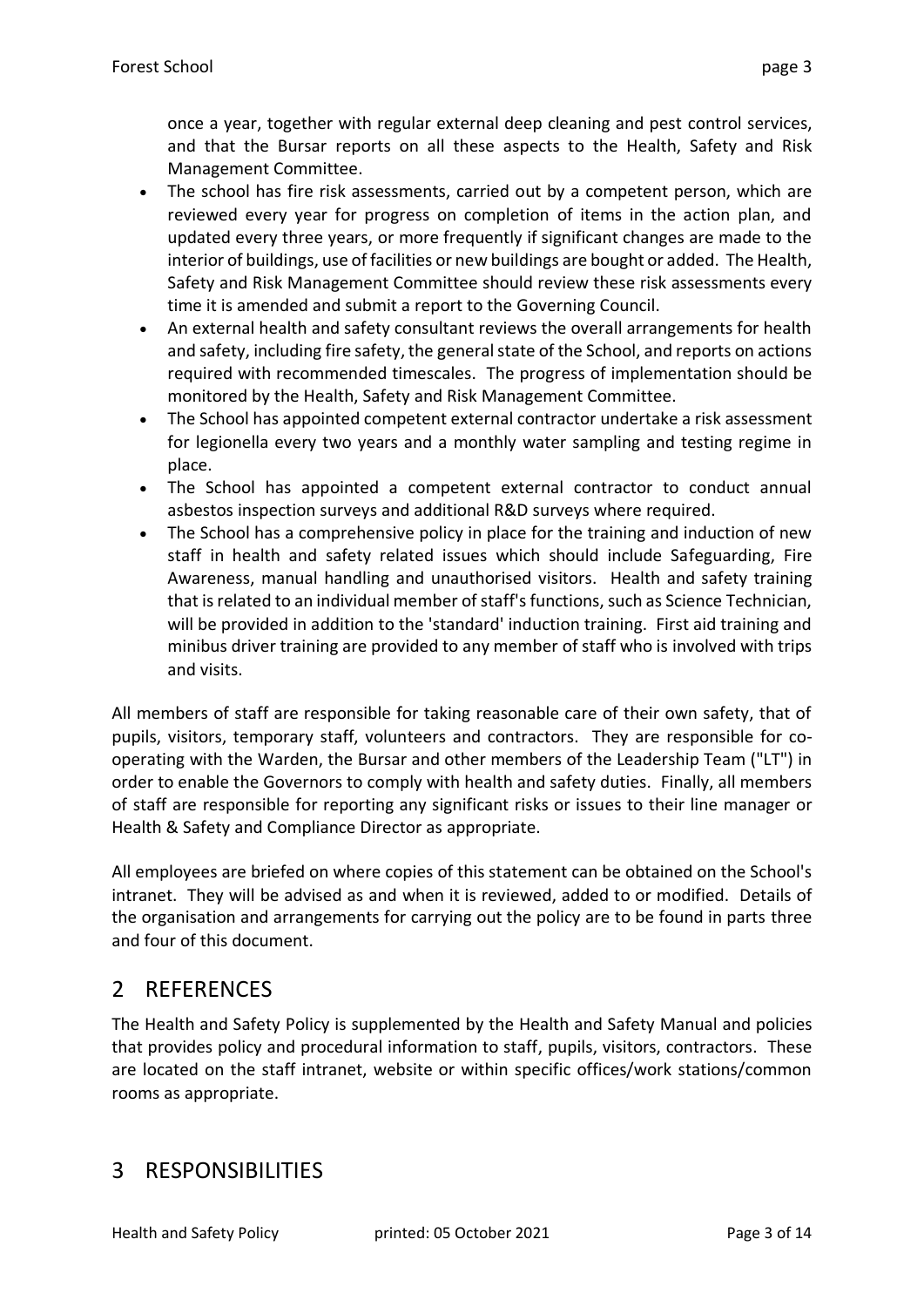#### **3.1 The Governors:**

- 3.1.1 Accept full responsibility for health and safety within the School;
- 3.1.2 Consider that one of their primary objectives is to provide the best possible safe and healthy working conditions for employees and to ensure that their work does not adversely affect the health and safety of other people;
- 3.1.3 Recognise their corporate responsibility as employers to ensure, so far as is reasonably practicable, that this same safe and healthy environment is also provided for pupils and all other people who visit the School;
- 3.1.4 Are committed to ensure that the School operates in accordance with current legislation. They are not, however, content to merely conform to minimum acceptable standards but are determined to ensure the best possible standards are met;
- 3.1.5 Will regularly monitor the effectiveness of the implementation of this Policy and will revise it where necessary;
- 3.1.6 Will ensure that any changes in this Policy will be brought to the attention of all employees;
- 3.1.7 Will establish a consultation and reporting procedure with employees so that their decision-making on health and safety is soundly based and is current;

#### **3.2 Warden**

The Warden is responsible to the Governors for the safe functioning of all School activities. His/her duties are to:

- 3.2.1 Constantly monitor the effectiveness of the Policy as regards both academic and nonacademic work and report to the Governors at each of their meetings, through the Bursar;
- 3.2.2 Consult with the Bursar as nominated Safety Officer on a regular basis;
- 3.2.3 Recommend changes to the Health & Safety Policy in the light of experience and information received;
- 3.2.4 Ensure the co-operation of all staff at all levels as regards working to this Policy;
- 3.2.5 Be responsible for ensuring that all members of the Leadership Team, Heads of Department and all supervisory staff fully understand their responsibilities and are given both the time, support and encouragement to pursue them;
- 3.2.6 Take steps to ensure that any changes in curriculum and also changes in systems of work on the support side are considered for their health and safety implications.

#### **3.3 The Bursar**

On a day-to-day basis, the Warden's responsibility as regards the estates and administrative side of the School will be devolved to the Bursar, and the Bursar in conjunction with the Estates Manager will:-

- 3.3.1 Monitor the effectiveness of this Policy and report back to the Warden and Governors as appropriate;
- 3.3.2 Be appointed as the School's nominated Safety Officer having responsibility for obtaining, interpreting and disseminating all relevant health and safety information to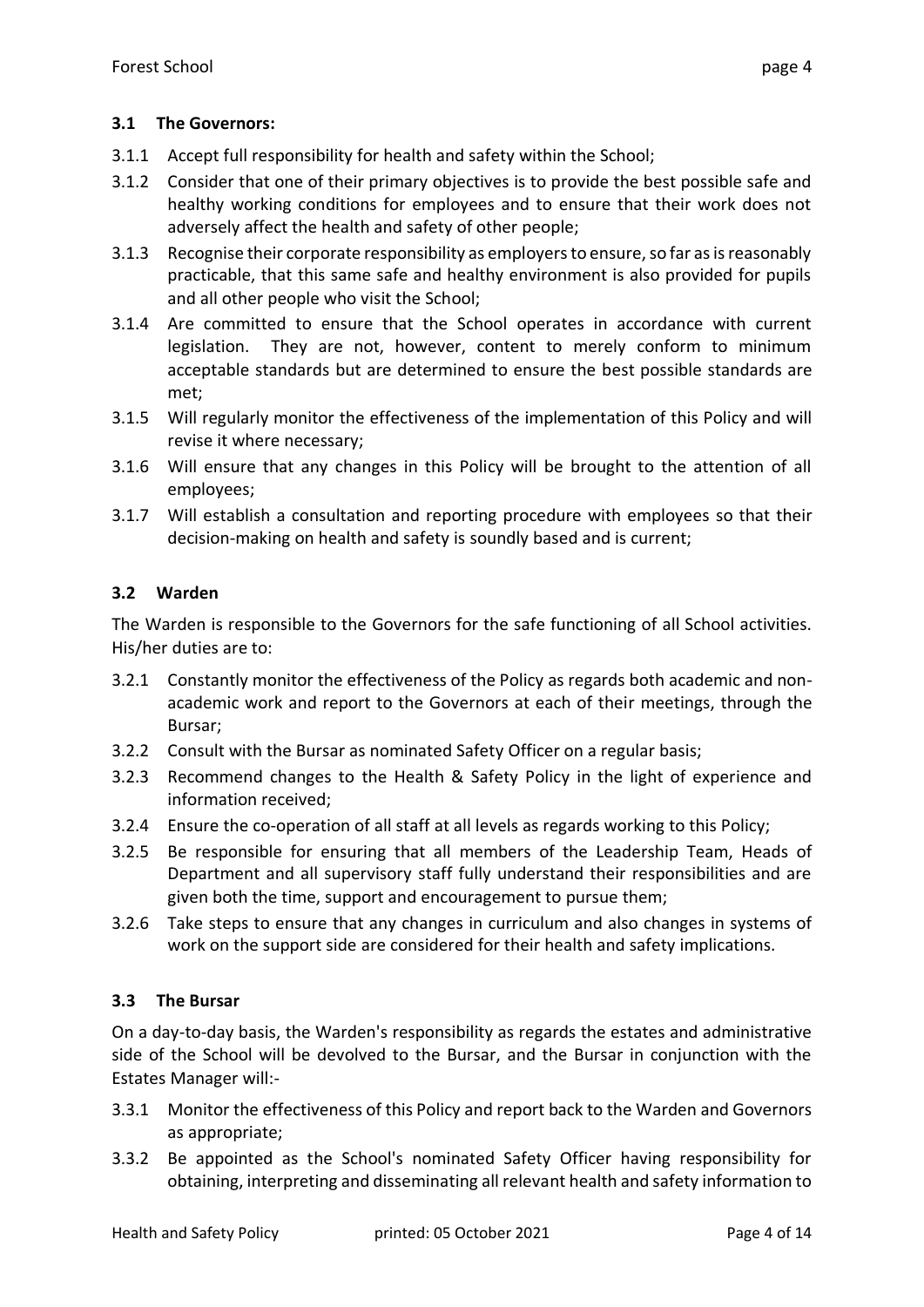the School via the normal line management structure;

- 3.3.3 In a line management function, be responsible for the safe operation of all nonteaching staff;
- 3.3.4 Maintain a system for the reporting back of all accidents, incidents, near misses and damage to School property and investigate accordingly. The results of these investigations, as well as being dealt with by the line management function, would then be discussed by the School's Health, Safety and Risk Management Committee;
- 3.3.5 Be responsible for liaising with outside bodies who may from time to time use the facilities of the School, and ensure that appropriate action is taken both to ensure these bodies have sufficient knowledge of the School procedures and that the School itself is appropriately indemnified;
- 3.3.6 Be responsible for the selection of outside maintenance contractors and the monitoring of all activities on the School premises, and in this context liaise fully with professional consultants;
- 3.3.7 Delegate some of his/her listed responsibilities to the Estates Manager or Health & Safety and Compliance Director as deemed appropriate;
- 3.3.8 Be responsible for ensuring that members of the Leadership Team, Heads of Department and all supervisory staff under his/her control, fully understand their responsibilities and are given both the time, support and encouragement to pursue them.
- 3.3.9 Ensure all managers, supervisors responsible for completing Risk Assessments have undergone specific training and/or guidance in order to complete effectively.

#### **3.4 Health & Safety and Compliance Director will:**

- 3.4.1 Share the chairmanship of the School Health, Safety and Risk Management Committee with the lead Governor as appropriate;
- 3.4.2 Be the lead liaison with the School's external health & safety consultants and disseminate the required information and action plan;
- 3.4.3 Coordinate and manage the risk assessment process ensuring that they are completed in full and to a suitable and sufficient standard. It is the Heads of Departments responsibility to ensure they are accurate and reflect the practices carried out in such areas, that recommendations or control measures are implemented and that their employees are aware of the risk assessment and have been involved in the process;
- 3.4.4 Coordinate training for teaching and non-teaching staff as deemed appropriate by the Heads of Departments, Bursar or the Warden.
- 3.4.5 To ensure where reasonably practicable the School is complying with all relevant regulations, legislations and ACOP's. This will include, but not be limited to, Control of Asbestos, Control of Legionella, Electrical Testing, CoSHH, etc.
- 3.4.6 To conduct full accident/incident investigations, including near-misses or appoint competent external agencies to ensure all potential causations are identified and any recommendations are passed to the LT and/or Governors where appropriate.

#### **3.5 Heads of Departments**

The Heads of Departments will be responsible to the Warden for the following: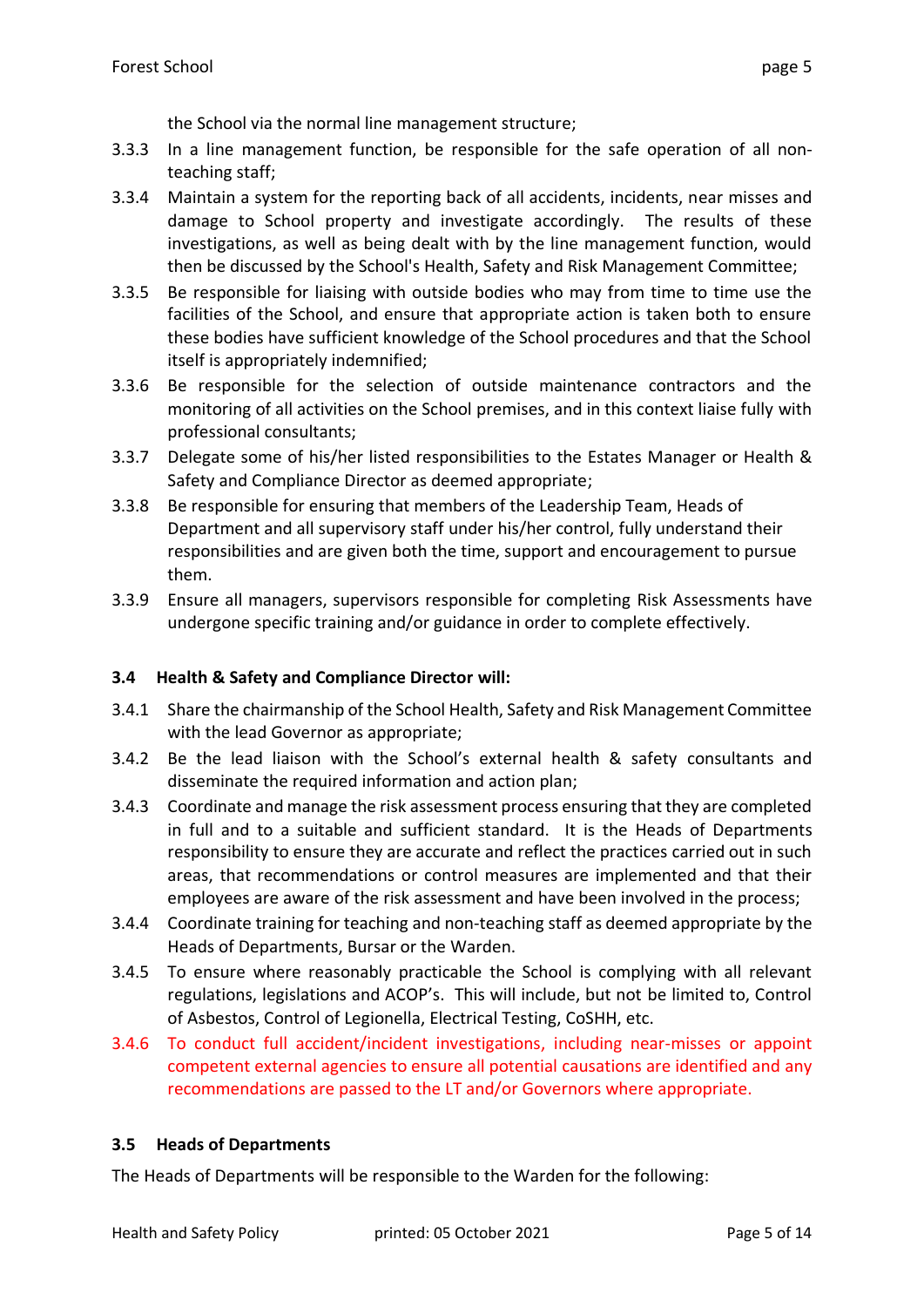- 3.5.1 Ensuring that his/her department is run according to the standards laid out in this Policy, minimum legal standards and other appropriate standards that may be set by the School;
- 3.5.2 Ensuring that the teachers working under them understand the practical aspects of this Policy and the various legal requirements that apply within their areas of responsibility;
- 3.5.3 Ensuring that these teachers are aware of the degree of priority that these matters carry, and that where appropriate, they are provided with both the time and encouragement to pursue such matters;
- 3.5.4 Notifying the Warden or Bursar of any matters within this field which they feel are beyond their competence to deal with and believe constitute actual or potential hazards;
- 3.5.5 Reporting to the health and Safety & Compliance Director any accidents, incidents, near misses or damage for appropriate investigation;
- 3.5.6 Ensuring adequate supervision for pupils both inside the School, during normal teaching activities, and also on external educational visits as detailed in the School's Health & Safety Policies and Procedures;
- 3.5.7 Under the CoSHH Regulations, for notifying directly the Health & Safety and Compliance Director any new substances that are required to be purchased by their department, and also to adhere to the policy laid down in the School's Health & Safety Rules and Regulations;
- 3.5.8 Ensuring that the teaching staff, for whom they are responsible, co-operate fully with any fire practices and other emergencies as specified in the School's Health & Safety Policies and Procedures
- 3.5.9 Ensuring all staff have been given adequate training in relation to their specific areas for teaching/supervision. This includes adequate Personal Protective Equipment, Work Equipment, Manual Handling, CoSHH, use of machinery and all relevant areas to be constantly reviewed. Refresher training must also be conducted at regular intervals where appropriate.
- 3.5.10 Completing a written 'activity Risk Assessments' for anything other than standard teaching within a facility when deemed appropriate.

#### **3.6 Non-Teaching Supervisory Staff**

This section refers to the Managers who head estates, leisure, grounds, gardening, IT, and offices.

- 3.6.1 These Managers are responsible to the Bursar for the safe running of their facilities/activities. They will be responsible for ensuring adequate supervision of all activities so that the work proceeds according to standards laid down in this Policy. They are also responsible for keeping up to date with new or updated legislations, and bringing them to the attention of the Bursar with any recommendations.
- 3.6.2 They are responsible for ensuring that staff have appropriate documented training according to the needs of their work, and are supplied with the necessary clothing, footwear and equipment to undertake their duties safely and efficiently.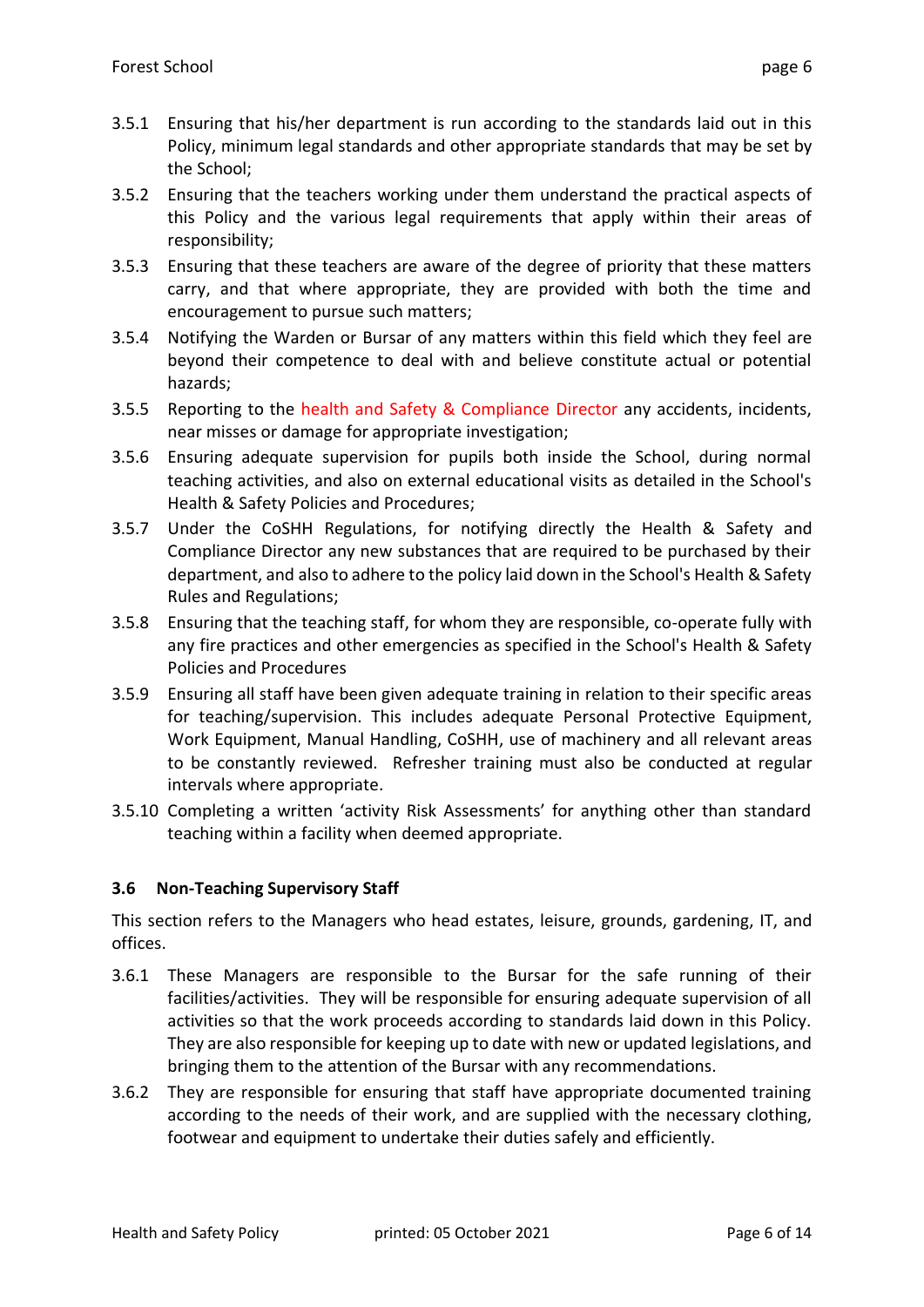- 3.6.3 They must train or inform staff regards hazards posed by a hazardous substance upon completion of a CoSHH risk assessment.
- 3.6.4 They are responsible for ensuring that all agreed systems of work are followed.
- 3.6.5 Where they come across matters that they feel are not within their competence to deal with, they refer the matter to the Bursar or the Estates Manager.
- 3.6.6 They are responsible for ensuring that adequate training in the Health & Safety requirements is provided for both them and their staff as deemed necessary by the Bursar.
- 3.6.7 The Leisure Facilities Manager is responsible for ensuring all sports facilities and equipment are safe for use by both pupils (in conjunction with the PE Department) and the community. The Manager will ensure all relevant guidelines are adhered to in relation to swimming pool management, coaching, fitness equipment and standard leisure operating procedures.

#### **3.7 All Employees of Forest School:**

- 3.7.1 The employees of the School must take reasonable care as regards themselves and other persons who may be affected by their actions or omissions, and must be fully aware of their duties under Sections 7 and 8 of the Health and Safety at Work Act 1974 and also under the specific Codes of Regulations.
- 3.7.2 They must wear and use all Personal Protective Equipment and safety devices provided by the management for their protection and co-operate fully with the management when the latter are pursuing their responsibilities under the above Act.
- 3.7.3 They must observe all safety rules and regulations both statutory and School and conform to any safe systems of work that may be developed.
- 3.7.4 They must report all accidents, incidents and damage to their immediate superior, the Bursar and/or the Estates Manager/Health & Safety and Compliance Director where appropriate.
- 3.7.5 They must take all necessary steps to safeguard the security of the School buildings and all fixtures, fittings and equipment.
- 3.7.6 They must make themselves familiar with the School's Health and Safety Policies and to comply with them at all times.
- 3.7.7 To report any matters relating to existing practices or procedures that might give rise to risks to the health and safety of any persons.
- 3.7.8 They shall perform and record regular safety checks on all plant and equipment in the centre where the job requires it.
- 3.7.9 They shall keep doors to class rooms, plant/boiler rooms, etc. securely locked at all times where appropriate.
- 3.7.10 They shall maintain a tidy and safe working area.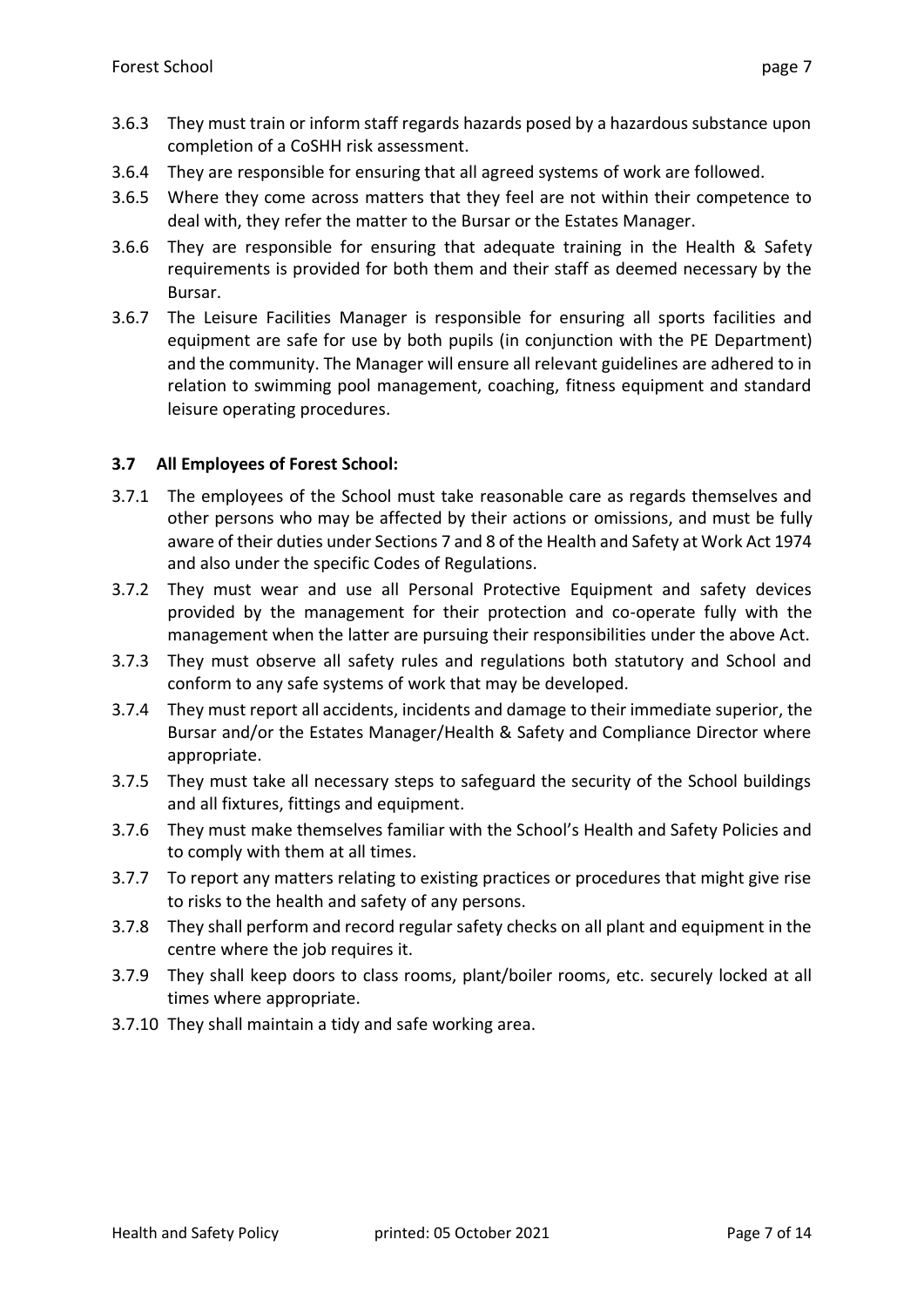### <span id="page-7-0"></span>4 ARRANGEMENTS

#### **4.1 Management of Health & Safety Regulations 1999**

- 4.1.1 It is the policy of the School to comply with the Management of Health and Safety at Work Regulations 1999 and to follow HSG65 framework where practical.
- 4.1.2 The School will make a suitable and sufficient assessment of the risks to health and safety of its employees whilst they are at work, to identify the preventive and protective measures necessary to comply with the requirements of relevant statutory provisions.
- 4.1.3 The persons responsible for carrying out the Assessment on the School's behalf are the Health & Safety and Compliance Director, Heads of Departments and non-teaching management staff.
- 4.1.4 Where the Risk Assessment identifies any appropriate Health Surveillance this will be carried out following consultation with suitably qualified and competent persons and/or occupational hygienists.
- 4.1.5 To assist in undertaking the measures identified by the Risk Assessment as necessary to comply with relevant statutory provisions, the School has appointed a number of Competent Persons (See Section 2.11).
- 4.1.6 Co-ordination of the necessary measures and Competent Person will be carried out on the School's behalf by the Bursar and the Health & Safety and Compliance Director.
- 4.1.7 The results of the Assessment including identified risks and any necessary preventative and protective measures will be brought to the attention of relevant employees.

#### **4.2 Health, Safety & Risk Management Committee**

- 4.2.1 The Committee meets once per term although members will have recourse to call for an emergency meeting should circumstances dictate.
- 4.2.2 The School has fault detection/reporting procedures in place for dealing with day to day health and safety issues. The monitoring of remedial action is carried out by Departmental Heads.
- 4.2.3 It is, therefore, considered appropriate that the Health, Safety and Risk Management Committee should address the School's overall Health and Safety Policy, accident/near miss trends, fault development trends and future strategy.
- 4.2.4 Personnel. The Committee will be formed from all sections of the School where risks have been identified or where the very nature of the department carries an inherent risk.

#### **4.3 Competent Persons**

- 4.3.1 Under the Management of Health and Safety at Work Regulations 1999, Regulation 6, the School has appointed the following Competent Persons to assist in undertaking the measures necessary to comply with relevant statutory provisions:
- 4.3.2 The Health & Safety and Compliance Director will act as the School's Competent Person liaising with In-House Safety as the external consultants as well as individual specialised consultants relating to fire, water management, asbestos and security.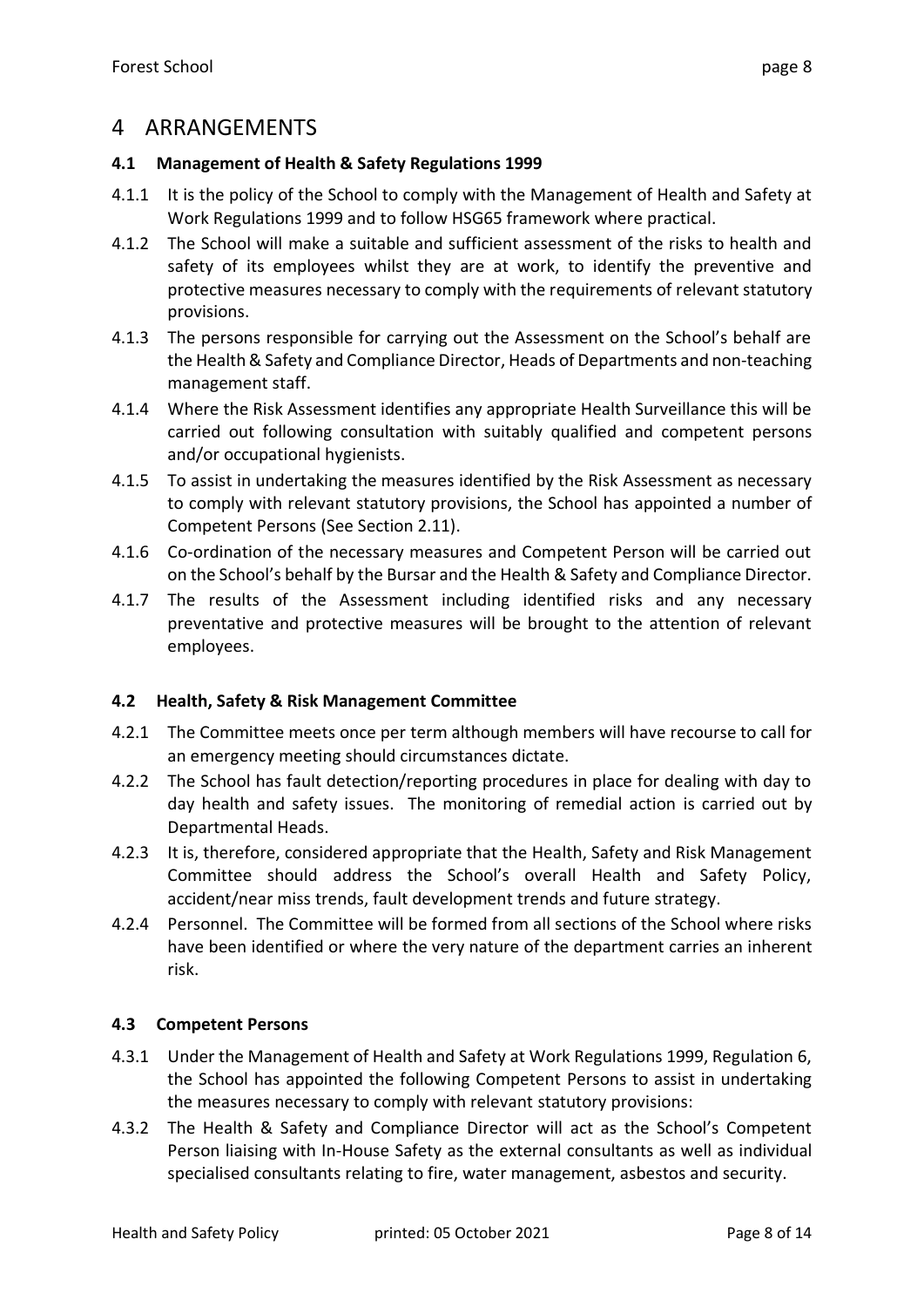#### **4.4 Training**

- 4.4.1 The School will comply with the Health and Safety at Work Act 1974 and Management of Health and Safety at Work Regulations 1999 with respect to training.
- 4.4.2 Before entrusting any task to an employee, the School will take into account their capabilities as regards health and safety to ensure that work demands do not exceed their ability to do the work without risk to themselves or others.
- 4.4.3 The School will provide employees with health and safety training:
- 4.4.4 During induction. This induction training will give general health and safety training on the risks associated with the School's undertaking, including arrangements for first aid, safeguarding, manual handling, fire and evacuation.
- 4.4.5 When being exposed to new or increased risks due to transfer or change of responsibilities or due to the introduction of new or changed work equipment or technology;
- 4.4.6 Training will be documented and provided periodically as refresher training, as appropriate.
- 4.4.7 Records will be maintained of all training that has been given. The person responsible for the co-ordination of training on the School's behalf is the Bursar.
- 4.4.8 It is the responsibility of Department Heads and non-teaching Managers to ensure their staff are trained to carry out their duties. This includes a combination of external and in-house training upon induction, regular refresher training and training issued upon new procedures, systems. This is to be fully documented with staff consent.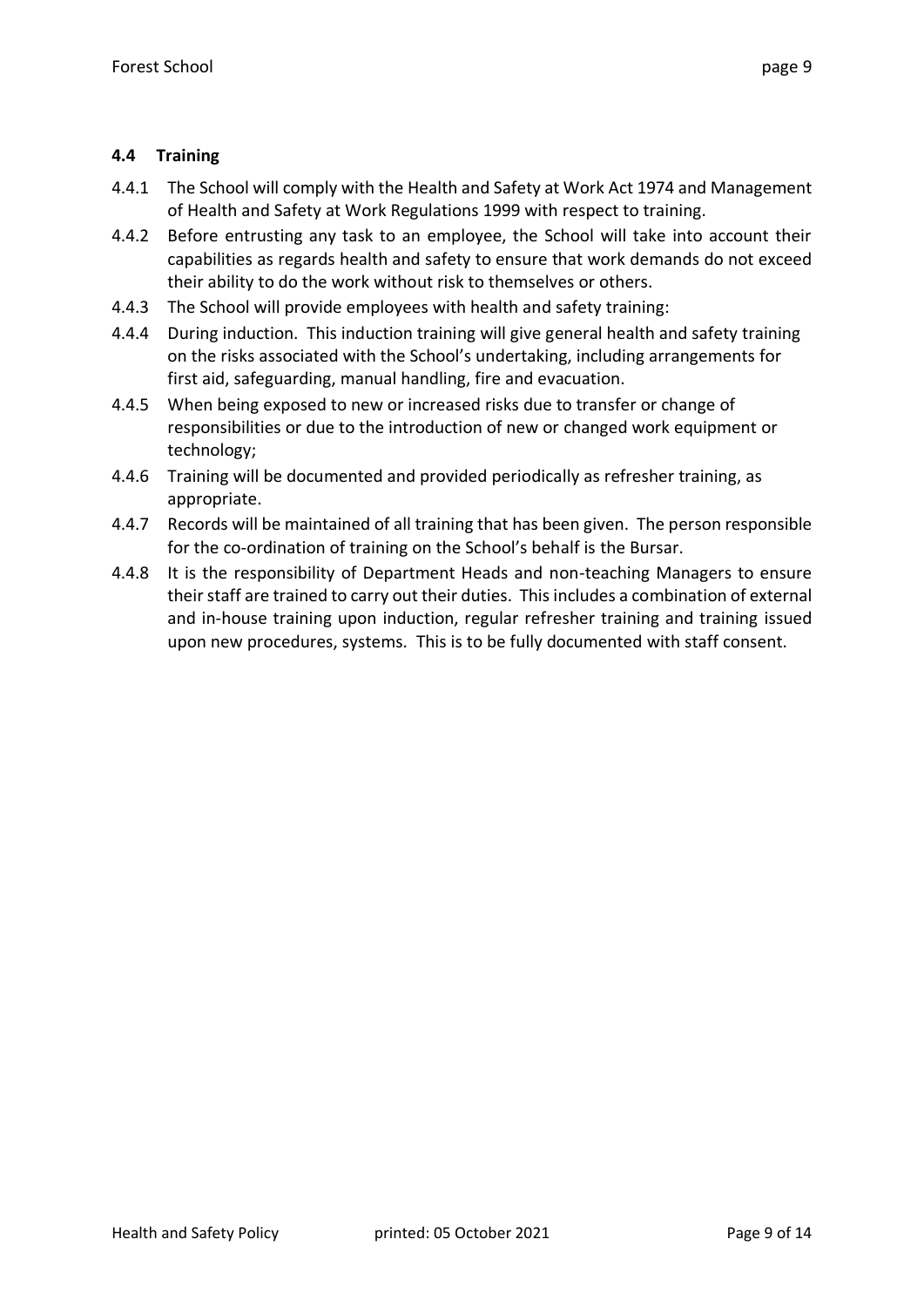#### Appendix 1

#### **Additional health and safety guidance**

- Safety Rules for Specific Areas (Offices, Science labs, classrooms, Leisure Centre and Swimming Pool, Theatre, Food Tech, Catering Department, Maintenance and Grounds, Workshops– *Deptartment Handbooks, Health and Safety Manual*
- First Aid Policy *Policies*
- Health & Safety on activities outside school Educational Visits *Policy*
- Visitor and site Security *Policies*
- Safeguarding and Child Protection *- Policies*
- Fire Policy *Policies*
- Risk Assessments *- Policies*
- Driving and On Site Vehicle Movements *Policies*
- Tree Management *Policies*
- Critical Incident Plan *Procedural*
- Control of Legionella Policy *- Policies*
- Management of Asbestos Policy *- Policies*
- Gas Safety *Policies*
- Health & Safety Manual Includes: Introduction and Contents HS003 Risk Assessment Guidance HS004 Accident Management & RIDDOR HS005 Fire and Evacuation HS006 Electricity at Work HS007 Science Teaching HS008 Art, Design & Technology Workshops HS009 Machinery Guarding & Work Equipment HS010 Food Science HS011 Control of Legionellosis HS012 Manual Handling HS013 Personal Protective Equipment HS014 Noise and Vibration HS015 Grounds, Gardens & Building Maintenance HS016 Management of Contractors HS017 Physical Education HS018 Swimming HS019 Field and Outdoor Sports HS020 Theatre HS022 School Transport & Contracted Transport HS023 Road Safety HS024 Display Screen Equipment HS025 Studies and Staff Offices HS026 Windows, Doors, Gates & Walls HS028 Equalities and Reasonable Adjustments HS029 Slips, Trips & Falls HS030 Stress identification and Management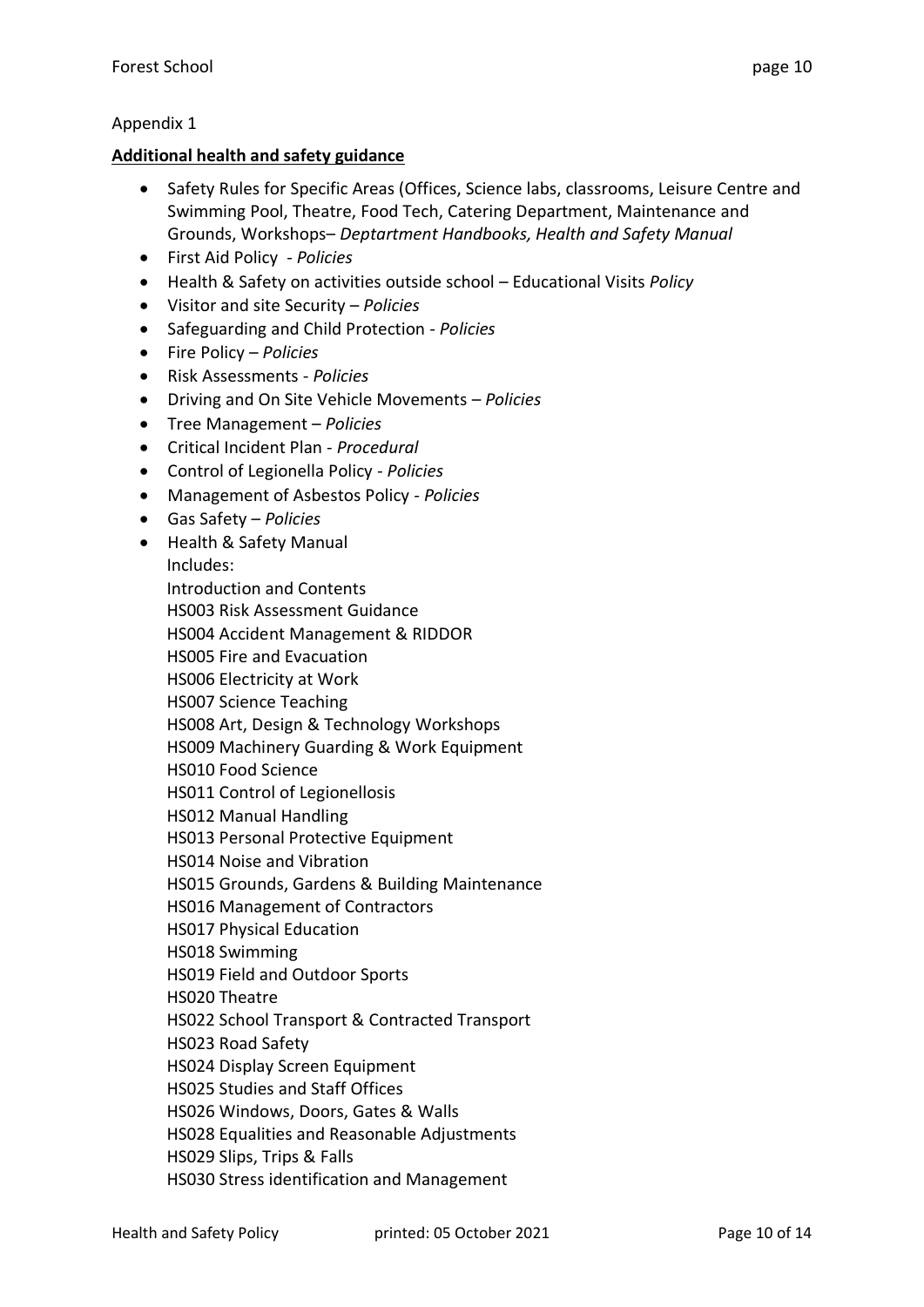HS031 Commercial Arm HS032 CoSHH HS033 Safe Systems of Work HS034 Violence to Staff and Robbery HS035 Safety Signs HS036 Working at Heights HS037 Drugs and Alcohol HS041 Emergency Telephone Tree HS042 Emission of Toxic Gases HS043 Maximum Numbers HS046 Lone Working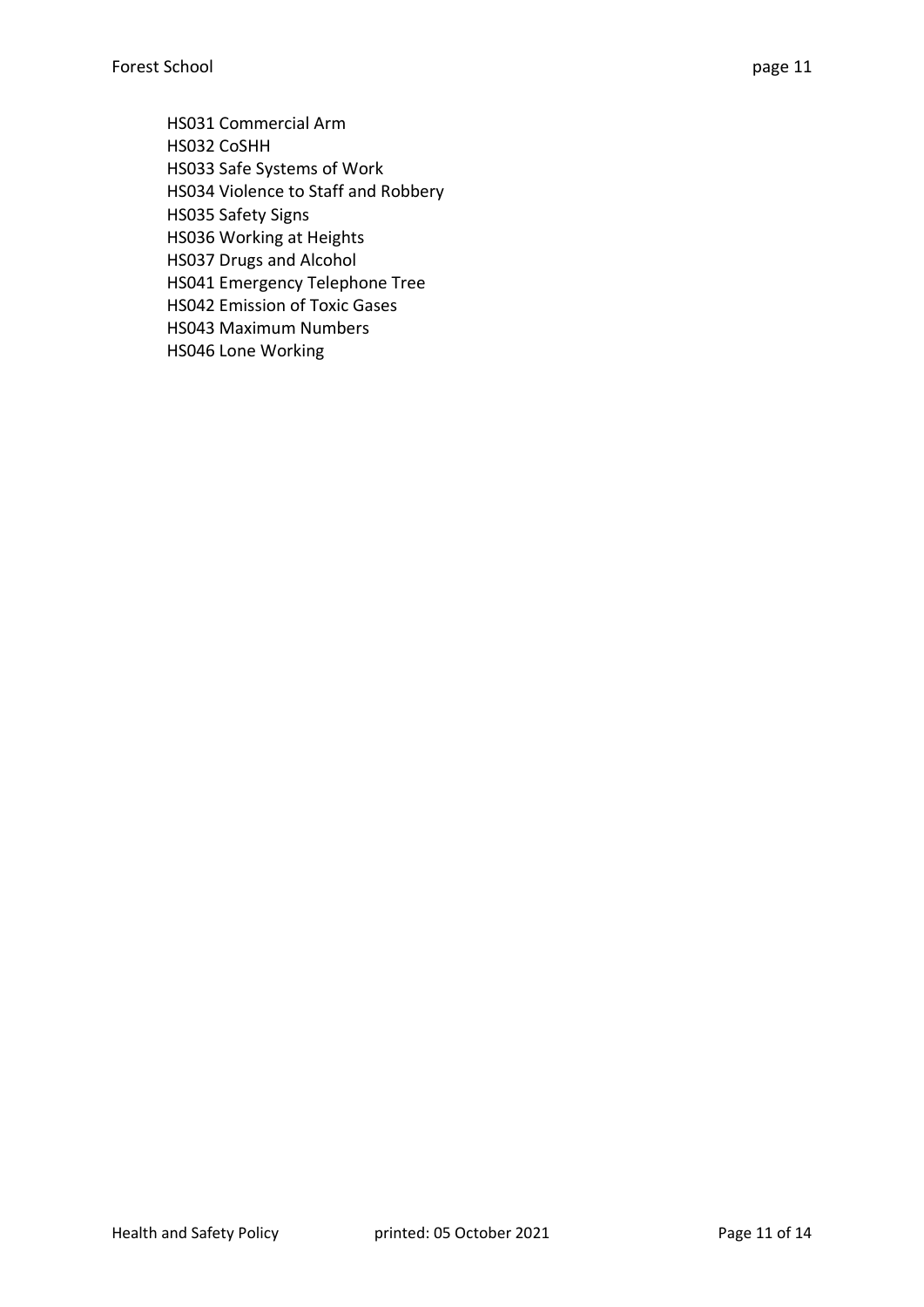### <span id="page-11-0"></span>5 Health and Safety Policy: COVID-19 addendum

Responsible committee: Health, Safety and Risk Management Committee

Review Date: Update as new advice is received

#### **POLICY AIM:**

To ensure that the risks of COVID-19 presented to pupils, staff and visitors are reduced to an acceptable level.

#### **POLICY OBJECTIVES:**

- To conduct all our task and activities safely and in accordance with legislative standards and in consideration of government guidance.
- To provide safe working and learning conditions.
- To ensure a systematic approach to the identification of risks and the proportionate allocation of resources to control them.
- To openly communicate on health safety and welfare.

#### **POLICY STATEMENT:**

Forest School recognises and accepts its responsibility as an employer and provider of services and will provide a safe and healthy workplace and learning environment for all staff, pupils and such other persons as may be affected by its activities.

We will adopt health and safety arrangements under COVID-19 in line with Health & Safety legislation, and in consideration of government guidelines.

Good health and safety management will be an integral part of the way that the school operates and will be considered across all work activities and across the wide range of educational activities delivered.

This addendum should be read alongside the main Health and Safety Policy, as well as main school risk assessment government guidance documents.

#### **THE SCHOOL WILL:**

Apply and communicate sensible risk management and safe working practices. This will involve:

- Conducting regular assessments of hazards and associated risks.
- Implementing preventative and protective control measures against those risks to an acceptable/ tolerable level.
- Monitoring the effectiveness of those measures by senior leaders and the COVID-19 Lead
- Provision of information, instruction, training and protective equipment to staff, pupils, visitors and contractors.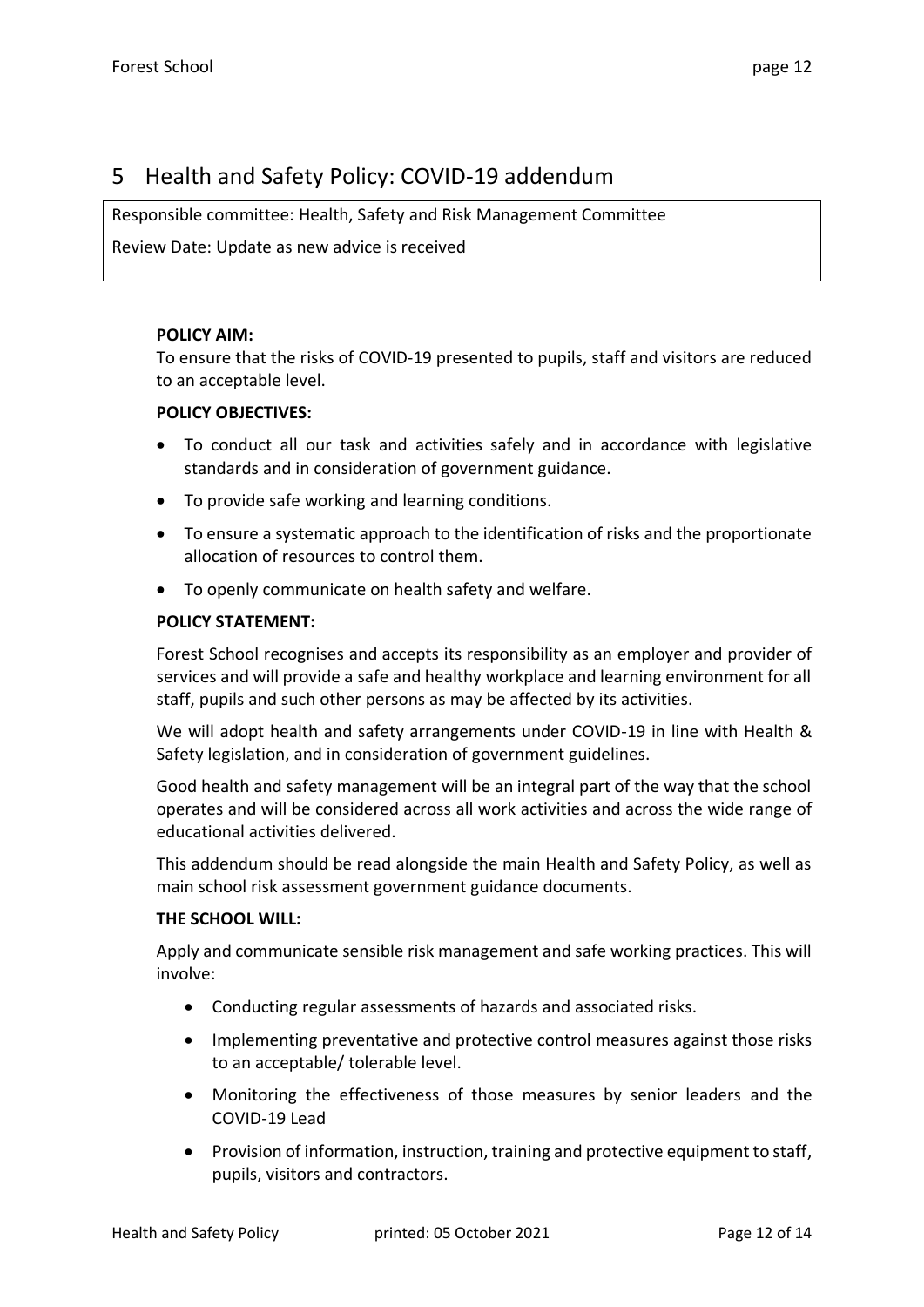- Review of risk assessments, policies, procedures and practices at regular interval and where additional information is gained through changes in government guidance, monitoring or following an incident.
- Continue to liaise with the Local Health Protection Team and the London Coronavirus Response Cell with any outbreak. Working within the parameters of the published contingency framework alongside the LHPT and the Schools Outbreak Management Plan.

Maintain an appropriate hand and respiratory hygiene regime to be followed by all pupils, staff and visitors.

Operate an enhanced cleaning regime for the duration of COVID-19.

Ensure appropriate ventilation is in place across all areas and be able to measure CO2 levels in areas of concern and take the appropriate action if levels demonstrate poor ventilation.

Ensure that staff are informed and instructed to ensure competence in and awareness of health & safety precautions required during COVID-19.

Educate pupils about COVID-19 and to encourage and re-assure them about the measures in place to protect themselves from it.

Require all staff, and encourage and support all pupils to show a proper personal concern for their own safety and for that of the people around them.

Require staff to exercise increased due care and attention and observe safe working methods.

Communicate regularly and effectively with staff and parents about the school's response to COVID-19.

Put in place the support required for the return of pupils with special educational needs and disabilities (SEND) in line with education health care (EHC) plans in conjunction with families and other agencies.

Put in place (through the Outbreak Management Plan) any flexible working arrangements needed to support delivery of education during COVID-19.

Put in place measures to check on staff wellbeing (including for leaders).

Draw up contingency plans for:

- Someone falling ill or demonstrating symptoms on site
- Continuation of learning for all foreseeable absences for staff, individual pupils, bubbles, year groups or the school.
- Deep cleaning in the event of an outbreak of COVID-19 on site